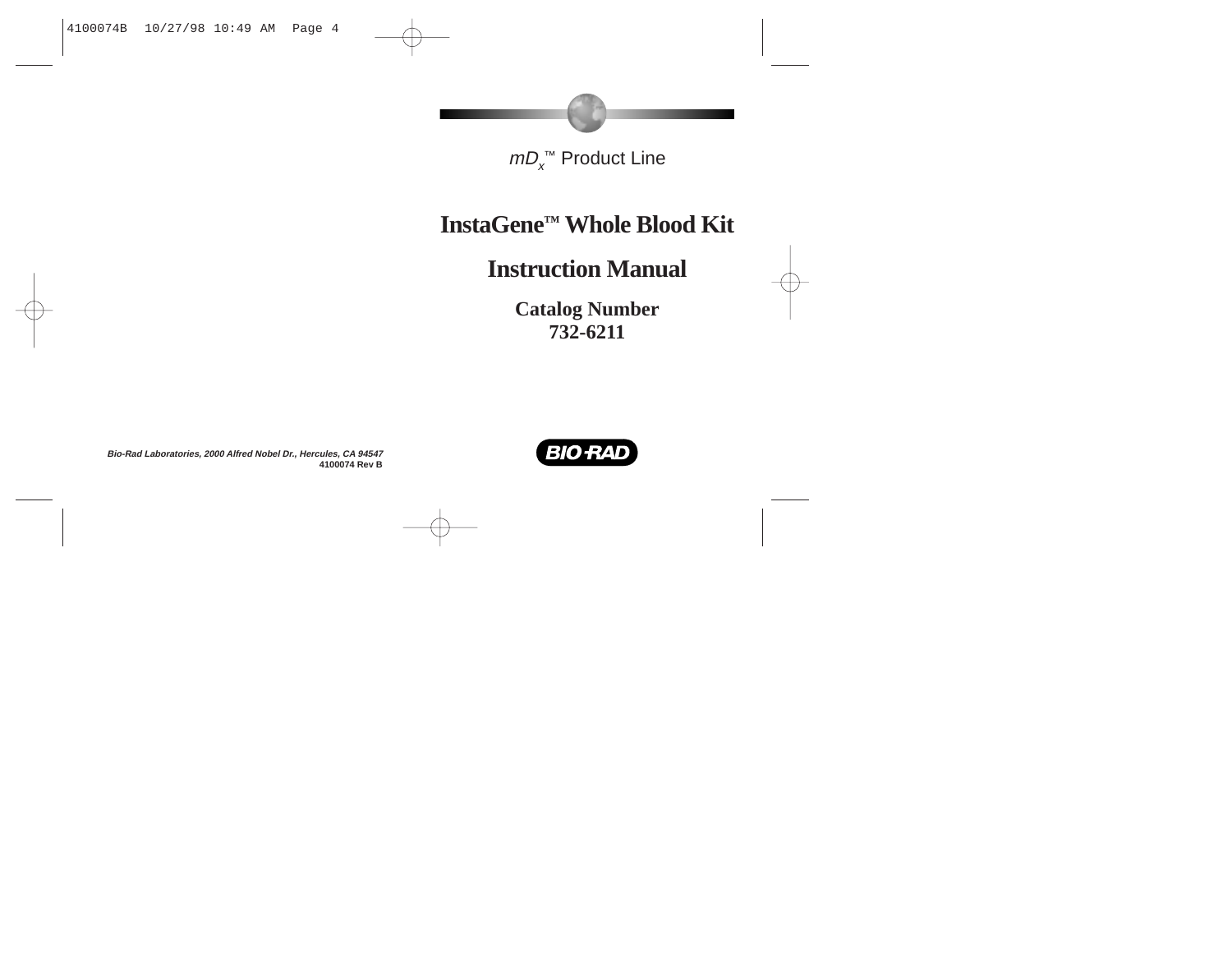## **Introduction**

The InstaGene whole blood DNA isolation kit is used to purify genomic DNA from whole blood for subsequent use as template in amplification reactions. The yield is  $1-2 \mu$ g of template DNA from 50 µl of whole blood.

#### **Kit Contents**

**(enough for 100 DNA preps)**

Lysis Buffer, 200 ml InstaGene Matrix, 20 ml

### **Storage Conditions**

The kit should be stored at  $2-8$  °C.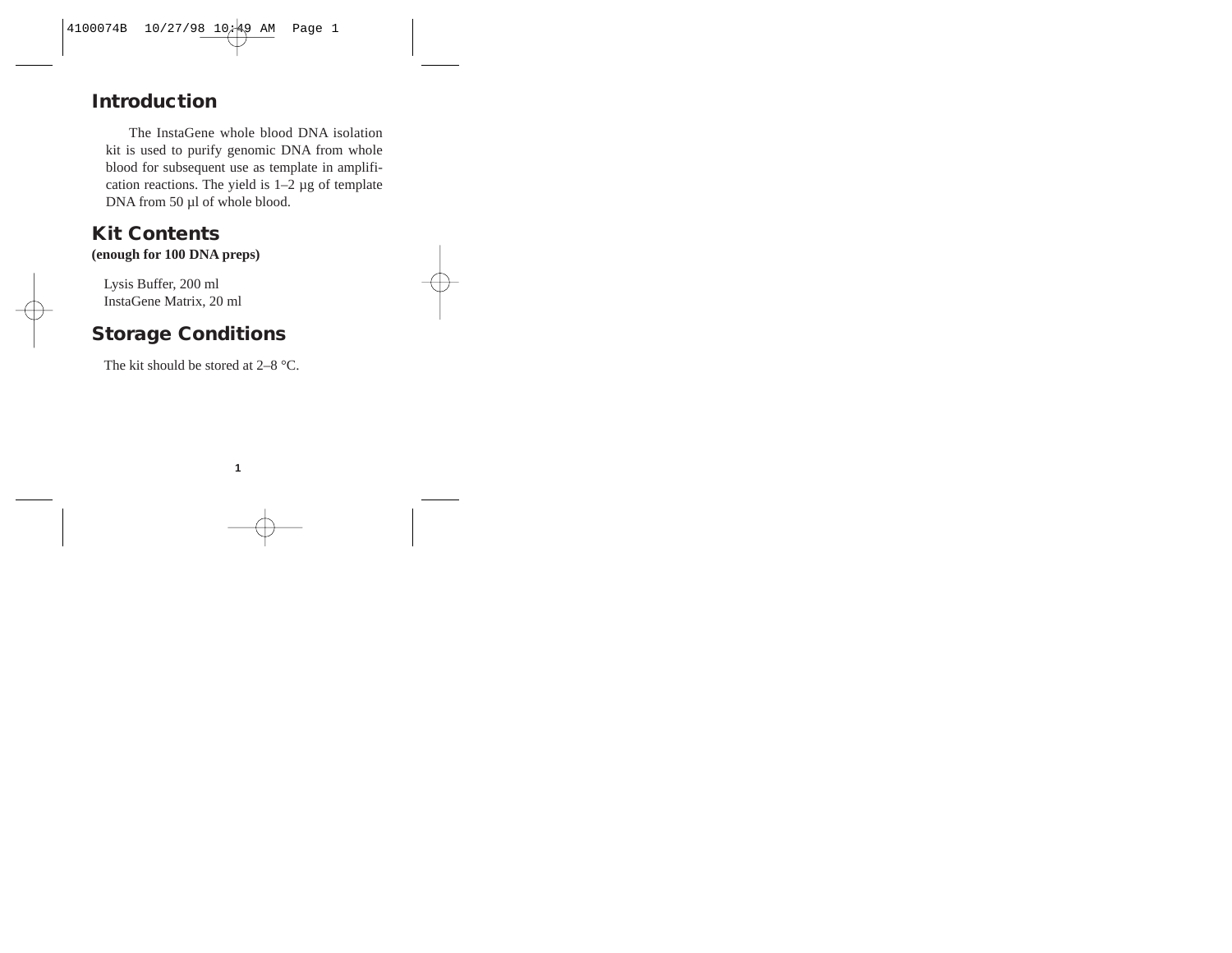#### **Items Required But Not Provided**

70 °C heat block (or 70 °C water bath)

95 °C heat block (or boiling water bath)

1.5 ml microcentrifuge tubes, preferably screwcapped, catalog number 224-0110

Disposable fine-tip transfer pipets, catalog number 223-9528

Microcentrifuge, preferably with fixed-angle rotor

Vortex mixer

Magnetic stir plate

#### **Summary of the Procedure-PCR\*-Ready DNA**

| <b>RBC</b> Lysis      | Mix 50 $\mu$ l whole blood +<br>1 ml Lysis Buffer<br>Incubate: 8 min at RT<br>Spin: 1 min at RT<br>Aspirate off supernatant            |
|-----------------------|----------------------------------------------------------------------------------------------------------------------------------------|
| Wash 1                | Add 0.5 ml Lysis Buffer<br>Vortex<br>Spin: 1 min at RT<br>Aspirate off supernatant                                                     |
| Wash 2                | Add 0.5 ml Lysis Buffer<br>Vortex<br>Spin 1 min at RT<br>Aspirate off supernatant                                                      |
| <b>InstaGene Step</b> | Add 0.2 ml InstaGene matrix<br>Incubate 8 min at $70 °C$<br>Vortex<br>Incubate: 4 min at 95 $^{\circ}$ C<br>Vortex<br>Spin 1 min at RT |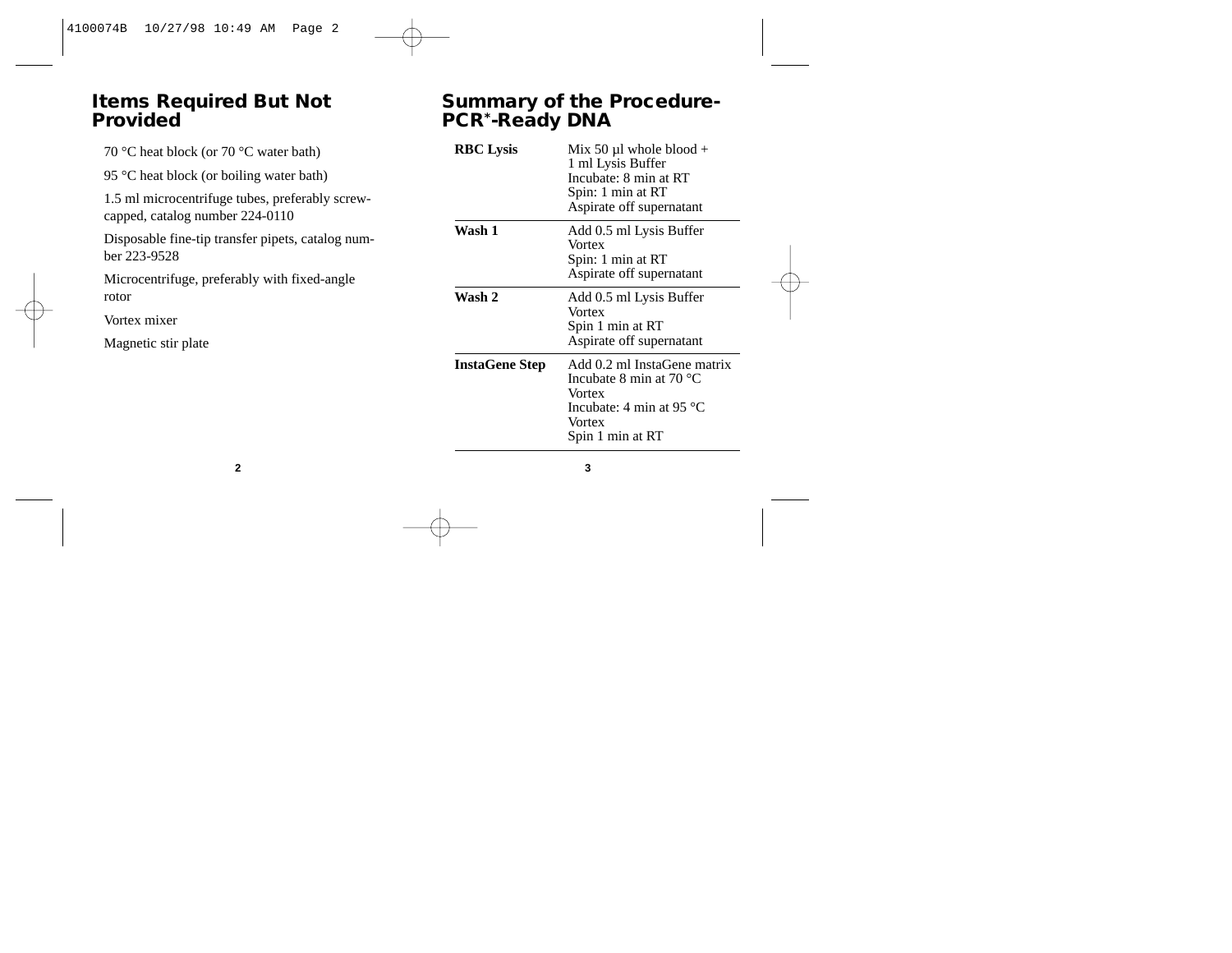## **Procedure–PCR-Ready DNA**

**Note:** Because of the high-temperature incubation step in the extraction procedure, screw-capped microcentrifuge tubes, catalog number 224-0110 are recommended.

- 1. Set one heat block at 70 °C and another at 95 °C. (Water baths may be used instead of heat blocks.)
- 2. In a 1.5 ml microcentrifuge tube, mix 50 µl of blood with 1 ml of lysis buffer. Cap the tube and invert to mix. Let stand at room temperature for 8 minutes with occasional mixing.
- 3. Centrifuge the tube at 10,000–12,000 rpm for 1 minute. If using a fixed-angle rotor, mark one side of the tube before the centrifugation to easily locate the resulting pellet. Load the tube into the rotor such that the the marked

side is away from the center of the rotor. The pellet will then be deposited on this side.

- 4. Inspect the bottom of the tube for a white to pinkish pellet. To remove the supernatant using a disposable fine-tip transfer pipet, slide the pipet tip down the wall of the tube opposite the side containing the pellet. Remove all but 5–10 µl of the supernatant without disturbing the pellet. Discard the pipet and supernatant.
- 5. Add 0.5 ml of lysis buffer to the pellet. Vortex at high speed for 10 seconds. Centrifuge at 10,000–12,000 rpm for 1 minute. The pellet should be more visible at this step. Aspirate off as much of the supernatant as possible without touching the pellet.
- 6. Repeat Step 5. At the end of this step the pellet should be white.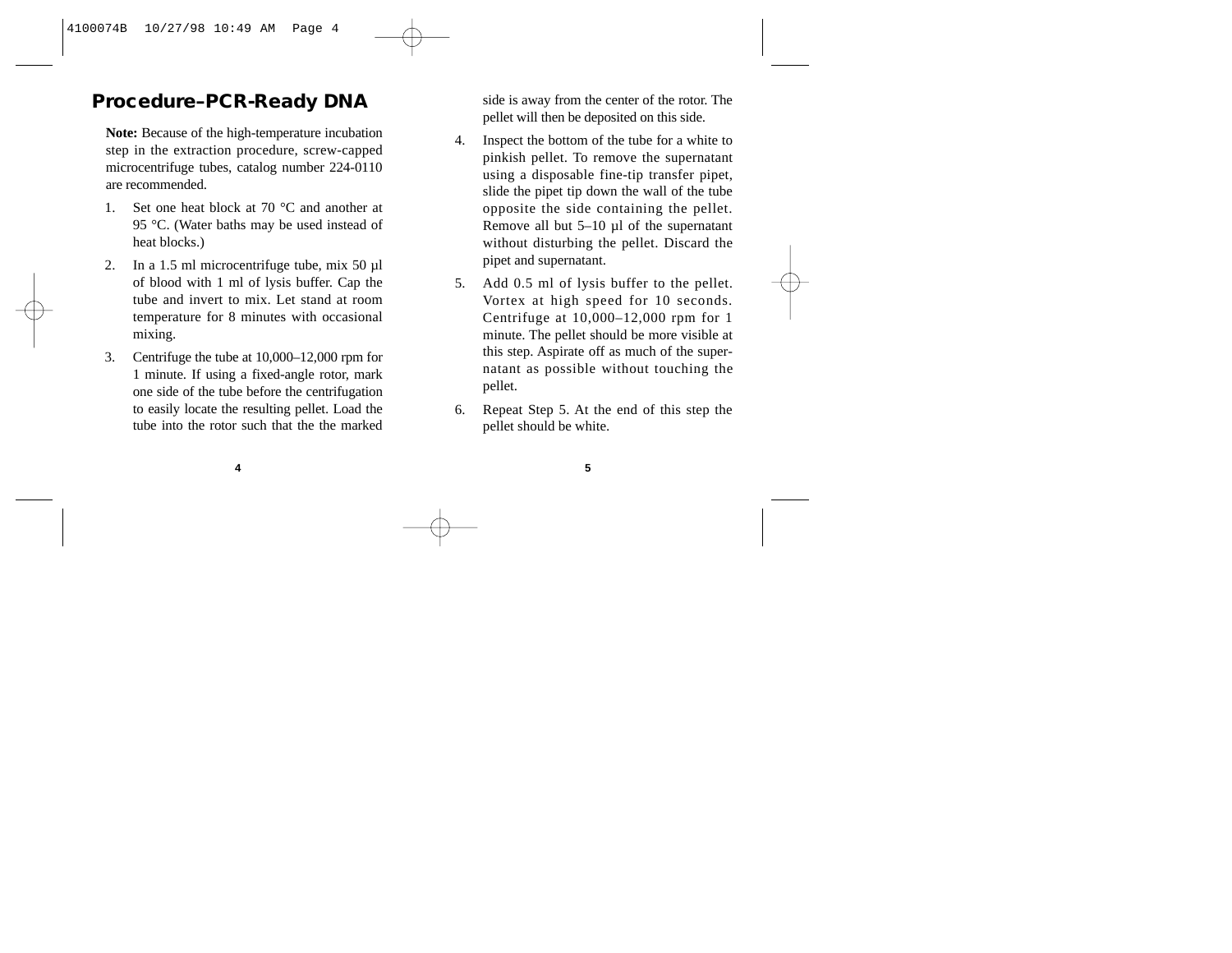- 7. The bottle of InstaGene matrix comes with a magnetic stir bar. Place the bottle on a magnetic stir plate and stir at moderate speed for 30 seconds. A uniform suspension should result. Using a large-bore pipet tip (*e.g.* a 1,000 µl tip), immediately remove 200 µl of InstaGene matrix from the bottle and add to the tube containing the pellet. Cap the tube tightly and incubate in the 70 °C heat block for 8 minutes.
- 8. Vortex the tube at high speed for 10 seconds. Transfer the tube to the 95 °C heat block and incubate for 4 minutes.
- 9. Vortex the tube at high speed for 10 seconds. Centrifuge at 10,000-12,000 rpm for 1 minute. Use the supernatant for the PCR (typically, 5–10 µl of supernatant in a 50 µl reaction). Be careful not to pipet InstaGene matrix when transferring DNA-containing supernatant to the amplification reaction

tube. If the amplification step will not be performed immediately, proceed to Step 10.

10. To save unused portions of DNA, store the tube containing the extracted DNA and InstaGene matrix at -20 °C. Prior to setting up the amplification reaction, thaw the contents of the tube at room temperature, then perform Step 9.

### **Procedure–LCR\*\*-Ready DNA**

The procedure is the same as for PCR-ready DNA, except for the following modifications:

Step 2. Start with 250 µl of whole blood.

Step 3. Centrifuge for 3 minutes.

Step 7. Add 50 µl of InstaGene matrix to the nuclear pellet.

Step 9. Use 5 µl of the supernatant in a 25 µl LCR.